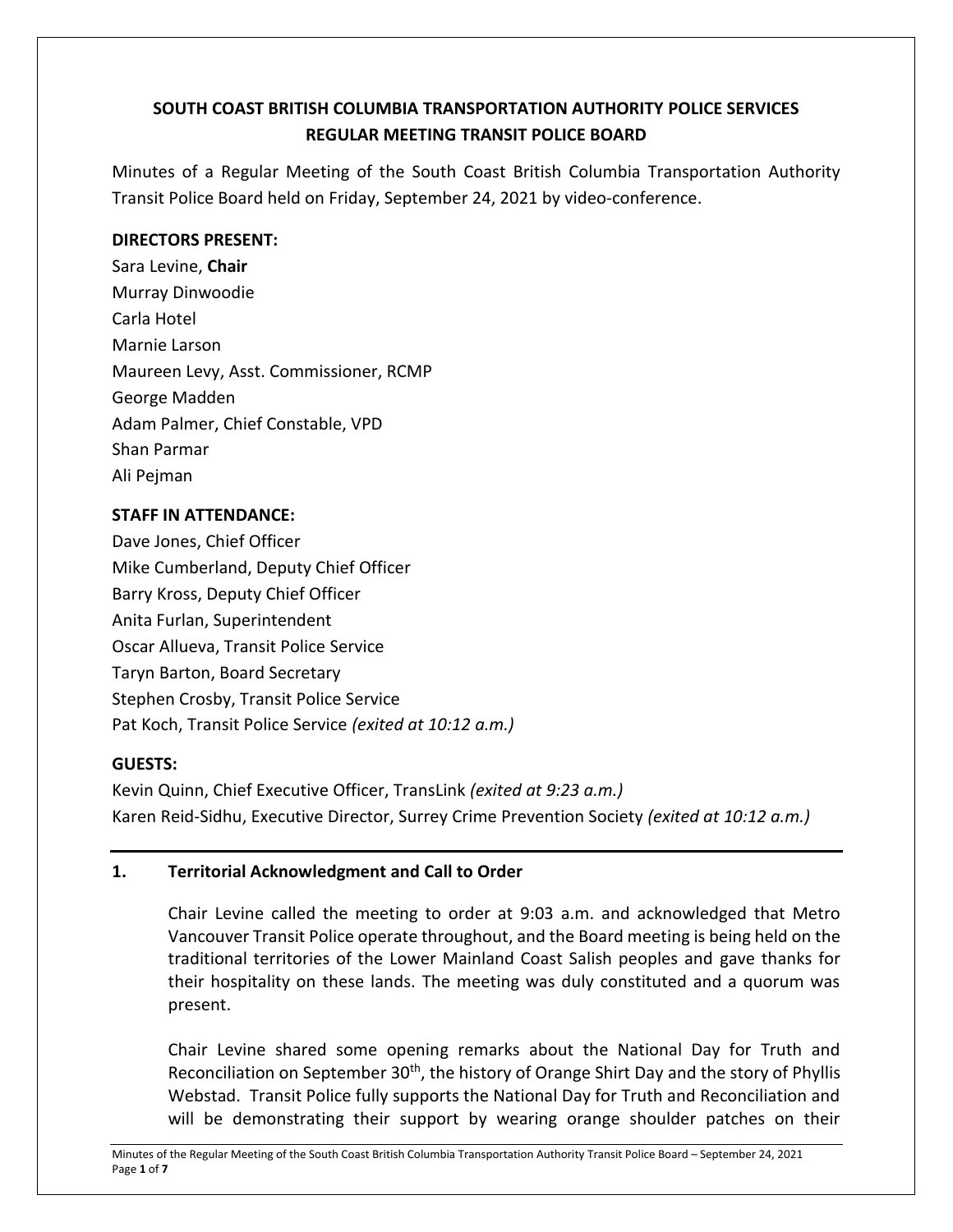uniforms. Chair Levine was honoured to present the first set of patches to Sergeant Cheryl Simpkin, Constable Kirk Rattray, Constable Shiraaz Hanif and Chief Jones. Chief Jones presented Chair Levine with an orange patch and an Every Child Matters shirt on behalf of the Metro Vancouver Transit Police ('MVTP') and the Blue Eagle Community Cadets.

### **1.1 TransLink Update – Kevin Quinn, TransLink CEO**

Chair Levine welcomed the new TransLink CEO, Kevin Quinn. Mr. Quinn thanked the Board for having him and noted his appreciation for being able to witness the orange patch presentation. Mr. Quinn shared his work history and early observations from his first few months at TransLink. Mr. Quinn thanked MVTP for their reaction in regards to the new mask mandate that came out in late August. Mr. Quinn outlined his top priorities for MVTP and expressed his support for the Community Safety Officer program. Following a question from the Board, Mr. Quinn provided some comments in regards to TransLink's priorities. Mr. Quinn answered another question from the Board in regards to the governance structure.

### *\*9:23 a.m. Mr. Quinn exited*

### **1.2 Consent Agenda**

The following items were considered in the consent agenda:

- a) Agenda for the meeting of September 24, 2021;
- b) Minutes from the Board meeting of June 18, 2021;
- c) Approved Minutes from the Finance Committee of May 3, 2021;
- d) Approved Minutes from the Governance Committee meeting of May 17, 2021;
- e) Board Report No. 2021-27: Hate Crimes and Transit Police Response (reviewed by Governance, for information);
- f) 2021-28: Anti-Racism and Fair and Impartial Policing Training (reviewed by Governance, for information);
- g) 2021-29: 2021 Q1-Q2 Complaints Statistical Report (reviewed by HR, for information);
- h) Board Report No. 2021-31: Transit Police 2021 Q2 Financial Operating Status (reviewed by Finance, for information);
- i) Transit Police September 2021 Report to TransLink Board (for information); and
- j) Vancouver Police Board Follow-up/Recommendations from Roundtable on anti-Asian Hate Crimes (for information);
- k) Ministerial Order No. M251 appointing Director Levy;
- l) 2021 Calendar of Board Meetings;
- m) Consent Resolution approved by the Board on July 27, 2021: "THAT the South Coast British Columbia Transportation Authority Police Board of Directors approves the nomination of Mike Welte of the Abbotsford Police Board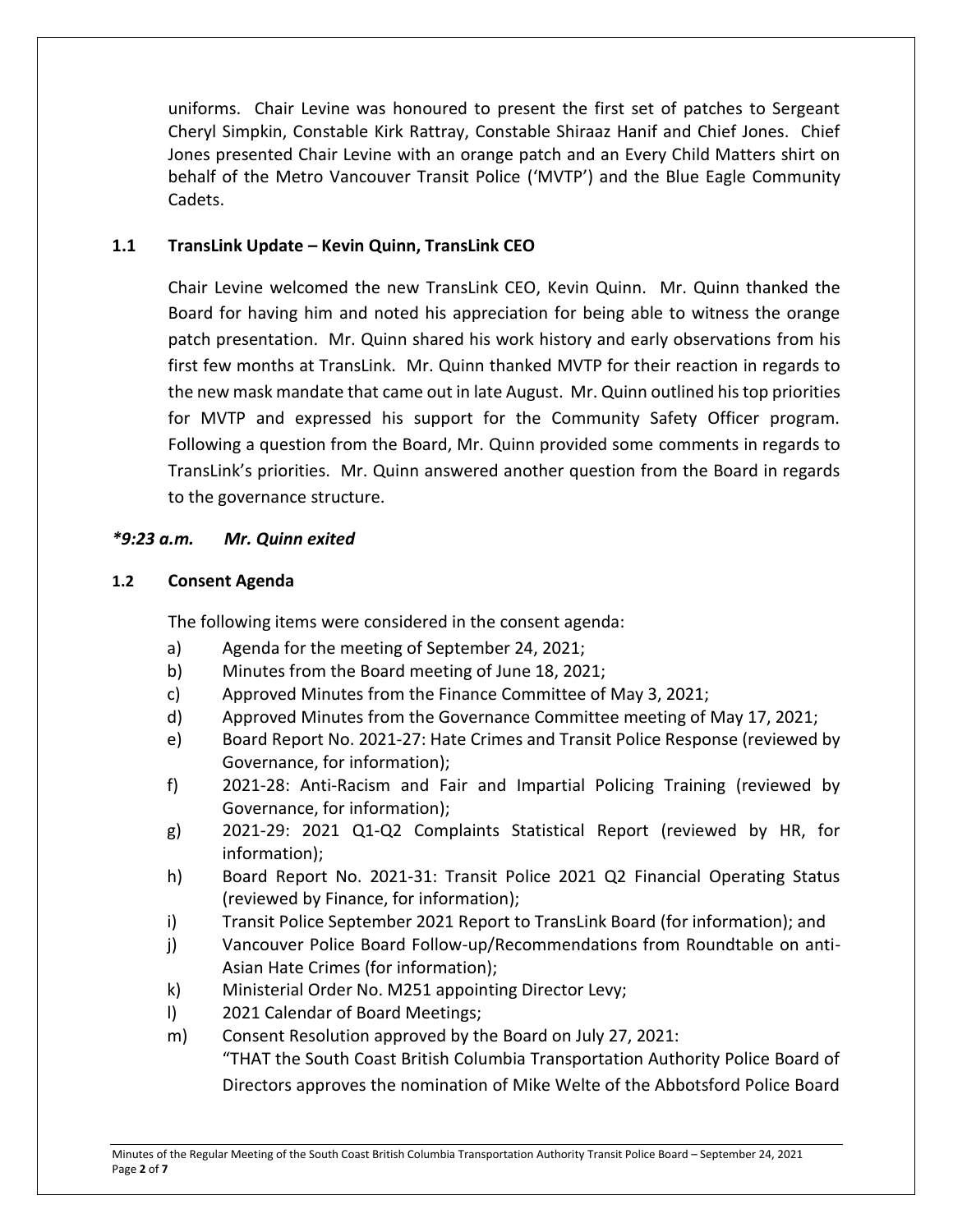to stand as the Independent Police Board designate on the E-Comm Board of Directors for the 2021-2022 term.";

- n) Consent Resolution approved by the Board on July 28, 2021: "THAT the South Coast British Columbia Transportation Authority Police Board of Directors approves the Board's registration for the Canadian Association of Police Governance Annual Conference taking place virtually from September 28 to 30, 2021."; and
- o) Consent Resolution approved by the Board on September 17, 2021: "THAT the South Coast British Columbia Transportation Authority Police Board of Directors approve Director Madden to attend the virtual E-Comm AGM on September 23, 2021 as the Board's voting representative."

### **1.3 It was MOVED and SECONDED**

THAT the South Coast British Columbia Transportation Authority Police Board of Directors approves or receives for information the following items on the consent agenda:

- a) Agenda for the meeting of September 24, 2021;
- b) Minutes from the Board meeting of June 18, 2021;
- c) Approved Minutes from the Finance Committee of May 3, 2021;
- d) Approved Minutes from the Governance Committee meeting of May 17, 2021;
- e) Board Report No. 2021-27: Hate Crimes and Transit Police Response (reviewed by Governance, for information);
- f) 2021-28: Anti-Racism and Fair and Impartial Policing Training (reviewed by Governance, for information);
- g) 2021-29: 2021 Q1-Q2 Complaints Statistical Report (reviewed by HR, for information);
- h) Board Report No. 2021-31: Transit Police 2021 Q2 Financial Operating Status (reviewed by Finance, for information);
- i) Transit Police September 2021 Report to TransLink Board (for information); and
- j) Vancouver Police Board Follow-up/Recommendations from Roundtable on anti-Asian Hate Crimes (for information);
- k) Ministerial Order No. M251 appointing Director Levy;
- l) 2021 Calendar of Board Meetings;
- m) Consent Resolution approved by the Board on July 27, 2021: "THAT the South Coast British Columbia Transportation Authority Police Board of
	- Directors approves the nomination of Mike Welte of the Abbotsford Police Board to stand as the Independent Police Board designate on the E-Comm Board of Directors for the 2021-2022 term.";
- n) Consent Resolution approved by the Board on July 28, 2021: "THAT the South Coast British Columbia Transportation Authority Police Board of Directors approves the Board's registration for the Canadian Association of Police Governance Annual Conference taking place virtually from September 28 to 30, 2021."; and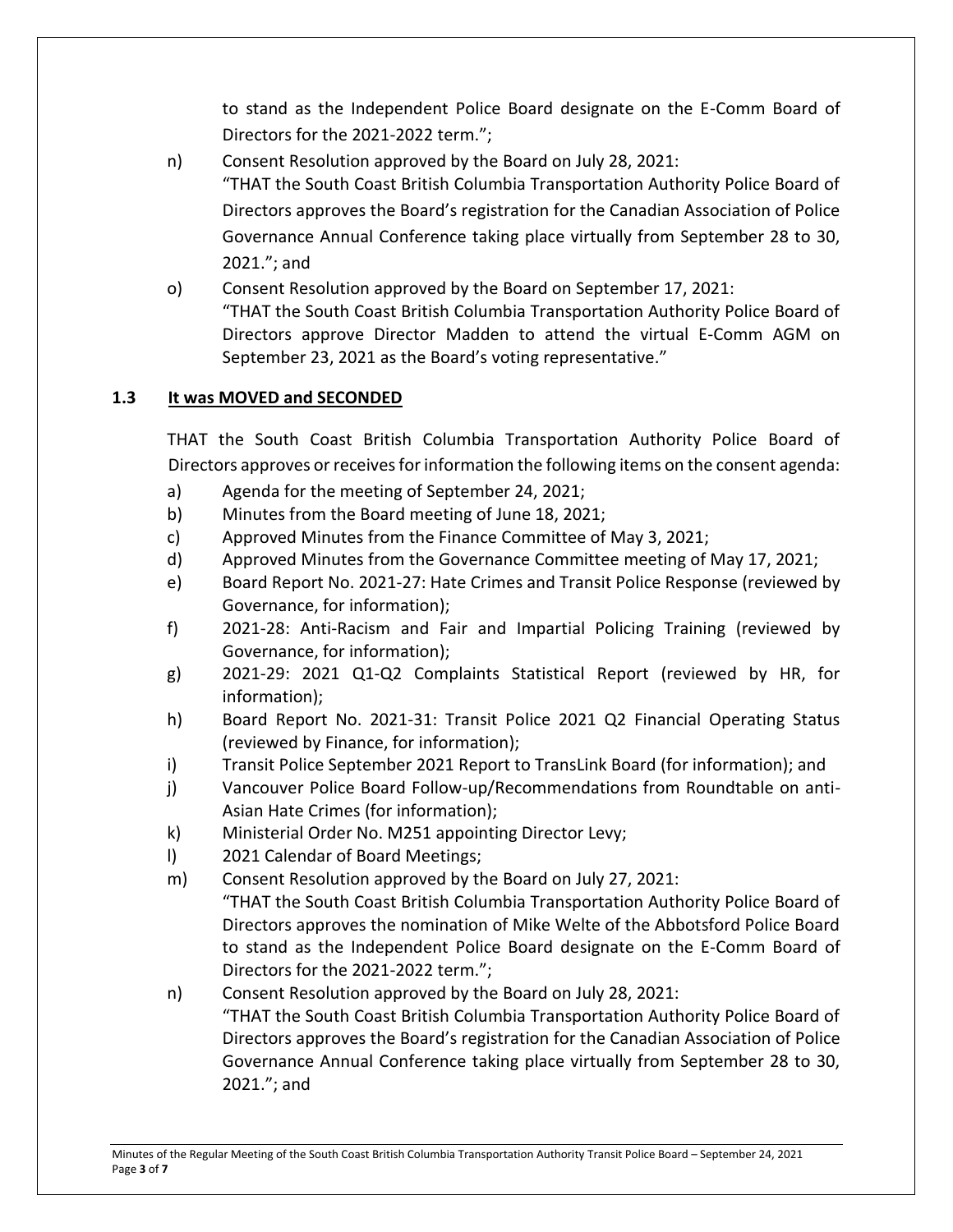o) Consent Resolution approved by the Board on September 17, 2021: "THAT the South Coast British Columbia Transportation Authority Police Board of Directors approve Director Madden to attend the virtual E-Comm AGM on September 23, 2021 as the Board's voting representative."

#### **CARRIED**

#### **1.4 Items Removed from the Consent Agenda**

There were no items removed from the Consent Agenda.

### **2. Public Delegations – Community Remarks**

There were no public delegations.

#### **2.1 Presentation: Surrey Crime Prevention – Karen Reid-Sidhu**

Chair Levine welcomed Karen Reid-Sidhu who is the Executive Director of Surrey Crime Prevention Society and the Chair of Metro Vancouver Transit Police Chief's Community Council. Ms. Reid-Sidhu shared her screen to provide a PowerPoint presentation titled "Surrey Crime Prevention Society". Ms. Reid-Sidhu's presentation detailed the origin of Surrey Crime Prevention Society and the work they do. There are currently 500 volunteers supporting various community safety programs throughout the City of Surrey. Ms. Reid-Sidhu provided details and outlined some of the programs that the volunteers support such as:

- Transit Watch Program
- Community Safety Tours
- Citizen Community Safety Watch
- Civic Pride Program
- Community Safety Youth Mentorship Program
- LIFT High School Work Experience Program

The volunteers also support various events and special projects. Ms. Reid-Sidhu outlined the importance of the Mentorship Program and shared a [video.](https://www.youtube.com/watch?v=l6M6YC7YMoE) Surrey Crime Prevention Society hosts an annual symposium where police agencies, sheriffs department, corrections, and more are invited to attend and share information.

Ms. Reid-Sidhu also outlined her role as Chair of the Metro Vancouver Transit Police Chief's Community Council and Chief Jones thanked her for all of the work she has done in this role. Ms. Reid-Sidhu answered questions from the Board on policing in Surrey and the Chief's Community Council. The Board commended Ms. Reid-Sidhu on the work she is doing and thanked her for the informative presentation.

Minutes of the Regular Meeting of the South Coast British Columbia Transportation Authority Transit Police Board – September 24, 2021 Page **4** of **7**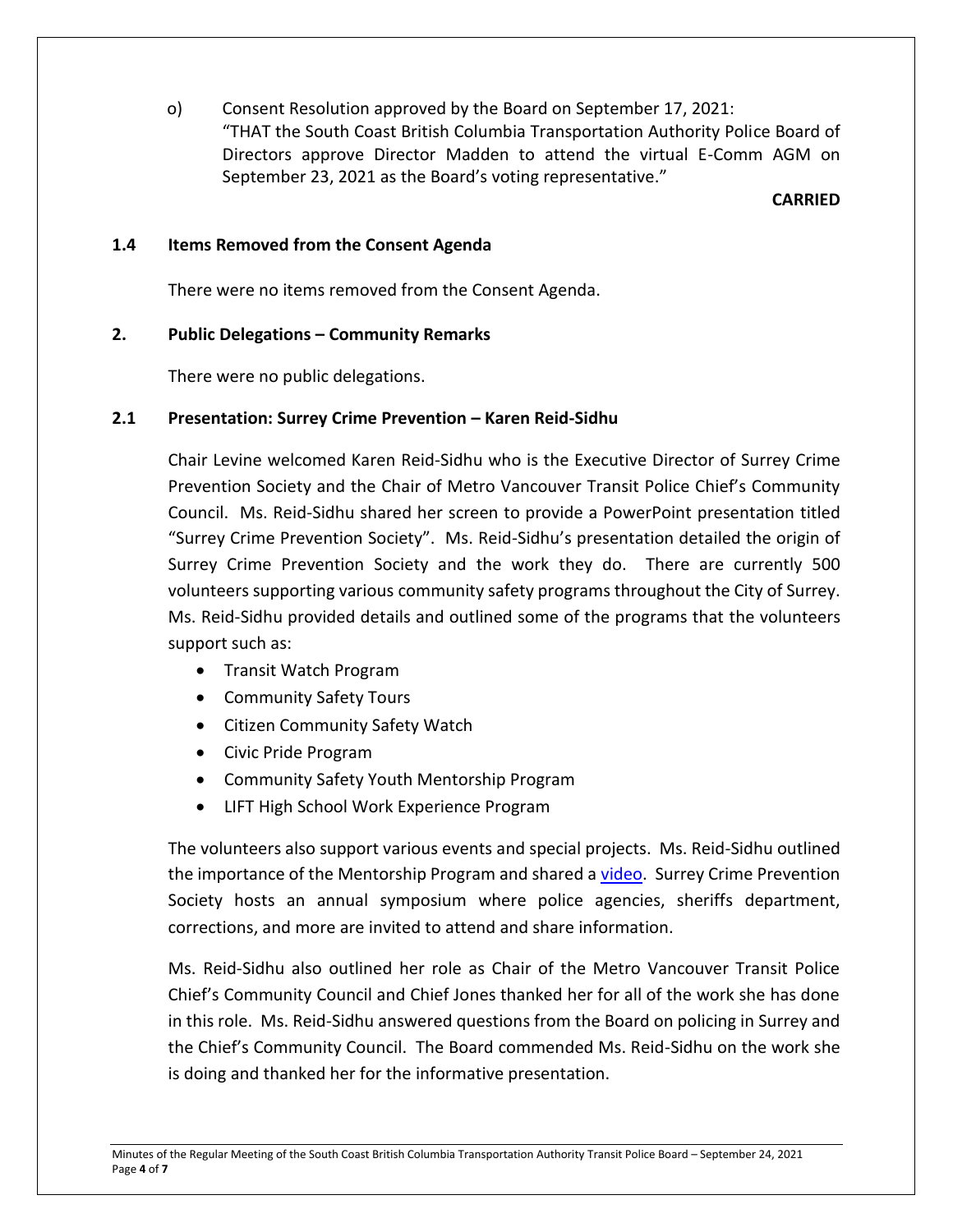### **2.2 Presentation: Crime Rate Statistics – Pat Koch**

At the suggestion of the Finance Committee, Mr. Koch was asked to present to the Board on crime rate statistics. Mr. Koch shared a PowerPoint presentation on the screen titled "Rate of Crime Update – 24 September 2021". Mr. Koch outlined the metrics for determining crime rates and went over ridership trends and the drop due to COVID. Mr. Koch shared the rates of crime in regards to crimes against person and crimes against property compared to ridership and noted that the crime rates did not drop at the same level as ridership. Mr. Koch provided further details and shared comparisons from the previous year to the current year. Chief Jones provided some additional information.

### *\*10:12 a.m. Mr. Koch and Ms. Reid-Sidhu exited*

#### **2.3 Chief Officer Information Report – Chief Officer**

The Board received updates from the Executive on their respective divisions. Deputy Chief Cumberworth provided a verbal report on the following notable items in the operations division:

- Patrol –highlighted recent examples of some of the work
- Targeted Mobile Enforcement Team ('TMET') continue to engage in joint initiatives with policing partners
- Patrol Bike Programs –expected to role out next spring
- Cops for Cancer two members involved and participating

Superintendent Furlan provided a verbal report on the following notable items in the support services section:

- Operational Communications Centre updating job descriptions
- K9 Unit two more members join for a total of eight dogs which is the largest single purpose Explosive Detection unit in Canada
- Crime Suppression Team operating since May  $1<sup>st</sup>$ , statistics shared
- Criminal Intelligence Unit completed outreach to jurisdictional policing partners to enhance intelligence and information sharing
- Enhancement of offender monitor program and sexual offender database
- Community Engagement Team exemplary work being done by the whole team
- Equity Diversity and Inclusion Supt. Furlan taking courses at UBC and will use the education piece to enhance the EDI strategy at MVTP

Deputy Chief Kross provided a verbal report on the following notable items in the administration services division:

 Training Update – overview of cycle training and Canadian Policing Knowledge Network courses

Minutes of the Regular Meeting of the South Coast British Columbia Transportation Authority Transit Police Board – September 24, 2021 Page **5** of **7**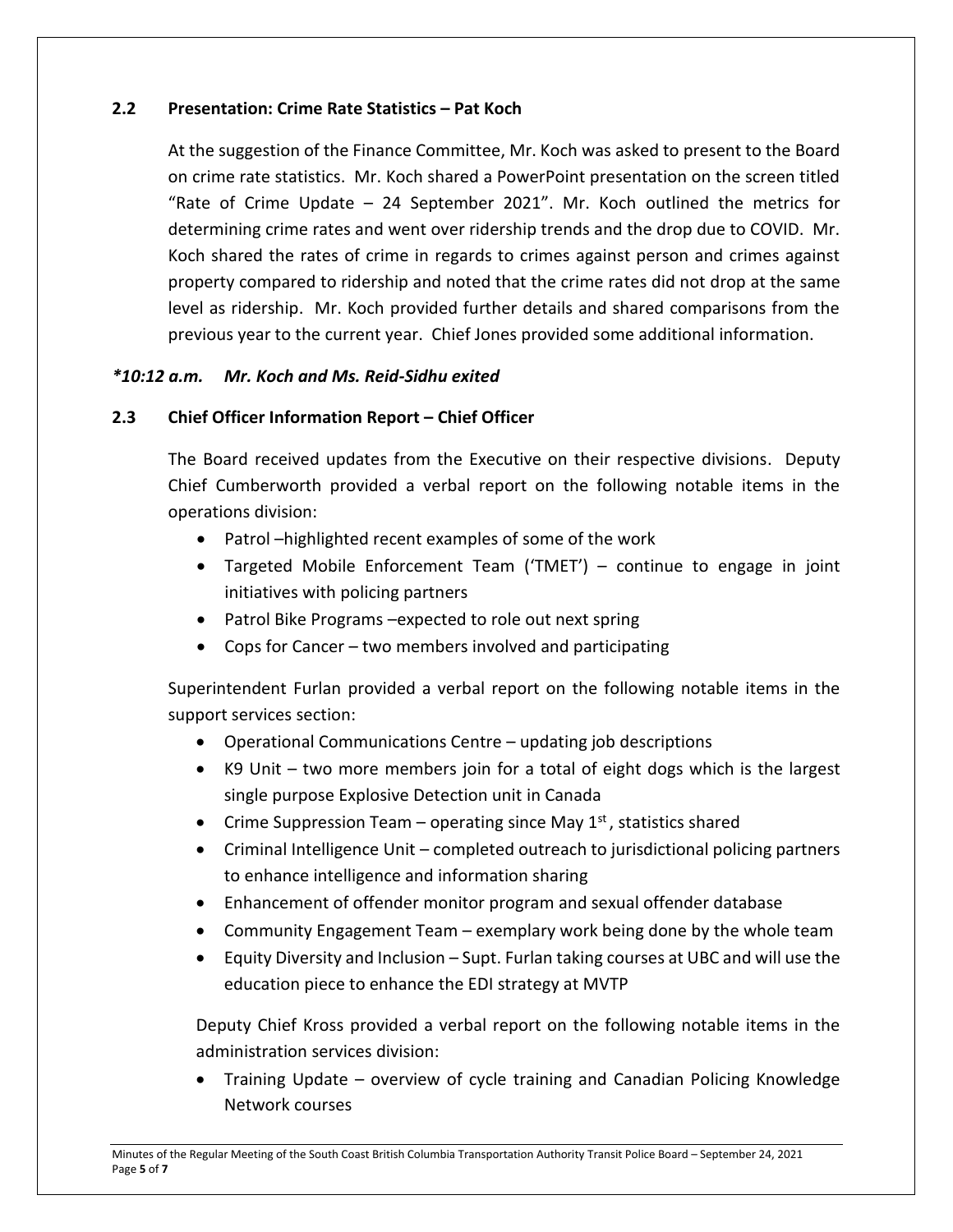- Recruiting Update stats to date provided
- Fleet Update fleet replacement program outlined, hybrid vehicles coming soon
- Facilities Update building permit received for creating a new and expanded women's locker room; Bridgeport improvements completed

### **3. Other Business**

### **3.1 Diversity Initiatives**

**Board Report No. 2021-35: 2021 Semi-annual Update on Actions for the Police Board and Transit Police to Strengthen Support to Indigenous Peoples and Good Governance**

As reviewed by the Governance Committee, the Board received Report No. 2021-35. A presentation on some of the key initiatives included in the report will be scheduled for an upcoming Board meeting. Director Madden shared his comments and encouraged the Board to review the details.

### **3.2 It was MOVED and SECONDED**

THAT the South Coast British Columbia Transportation Authority Police Board of Directors receives Board Report No. 2021-35: 2021 Semi-annual Update on Actions for the Police Board and Transit Police to Strengthen Support to Indigenous Peoples and Good Governance for information.

### **CARRIED**

## **3.3 Indigenous Training for Police Board – Stephen Crosby**

As recommended by the Governance Committee, the Board reviewed the course outline fo[r Working Effectively with Indigenous Peoples](https://www.ictinc.ca/training/working-effectively-with-indigenous-peoples) offered by Indigenous Corporate Training Inc. Mr. Crosby provided some additional information and noted that the training has been taken by Sgt. Simpkin and Indigenous Liaison Officer Cst. Rattray who both found it beneficial. Chief Jones advised that potential cost sharing with another Board of a similar size could be considered.

## **3.4 It was MOVED and SECONDED**

THAT the Board approve the following training for Board Members to be scheduled in the first quarter of 2022: [Working Effectively with Indigenous Peoples](https://www.ictinc.ca/training/working-effectively-with-indigenous-peoples) offered by Indigenous Corporate Training Inc.

### **CARRIED**

### **3.5 Report from Chair, Finance Committee**

The Finance Committee Chair advised that there was nothing new to note.

Minutes of the Regular Meeting of the South Coast British Columbia Transportation Authority Transit Police Board – September 24, 2021 Page **6** of **7**